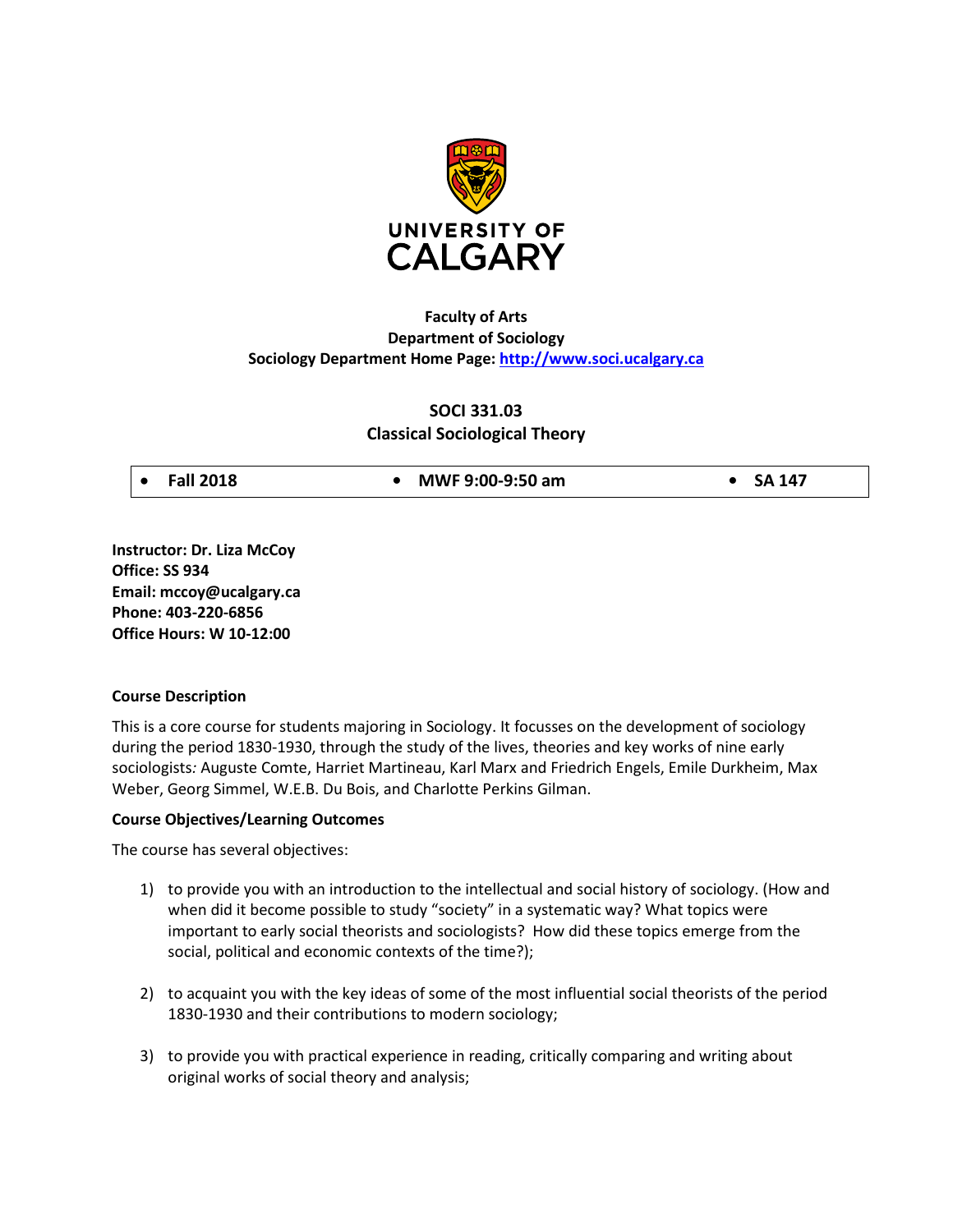- 4) to acquaint you with some of the ways contemporary sociologists use classical theory to examine contemporary issues and practices;
- 5) to provide you with an opportunity to consider contemporary issues and practices (e.g., gender, racialization, consumer society, social media, inequality) through the lens of classical theory, thereby evaluating the continuing relevance of the theory – while also building your skills as a critical sociologist.

## **Required Textbooks, Readings, Materials**

In this course we read excerpts from the original texts written by the early sociologists, along with a few articles by contemporary sociologists who use classical theory in their research and analytic thinking. There may not be a lot of pages to read in a given week, compared with other courses, but this is difficult material and requires slow, careful reading and re-reading.

All of the readings are available in the D2L site as PDFs which you can print for yourself. For your convenience, Bound & Copied has prepared course packs of the readings.

We will be working closely with the texts in class, so you will need to *bring a hard copy of the text with you to class on the day we are discussing it*. You will not be able to follow the discussion if you don't have the text with you, and a hard copy is essential for close reading and making notes.

#### **Methods of Evaluation**

*Quiz and Exams:* There is one quiz (October 3), one midterm exam (October 22), a short (3-5 page) essay paper (due November 19) and a registrar-controlled final exam (date to be determined). The quiz and exams will cover material from lectures and readings; they may include fixed choice, short answer and essay questions. Prior to the quiz and each exam you will be told what kind of questions to expect and how you should prepare. The topic and detailed instructions for the essay paper will be given in class after the midterm exam.

| Quiz         | 10 %  |
|--------------|-------|
| Midterm exam | 25 %  |
| Essay        | 25 %  |
| Final exam   | 40 %  |
| Total        | 100 % |

#### **Final Exam Information**

There will be a 3-hour registrar-controlled exam (date to be determined). It will include fixed choice, short answer and essay questions.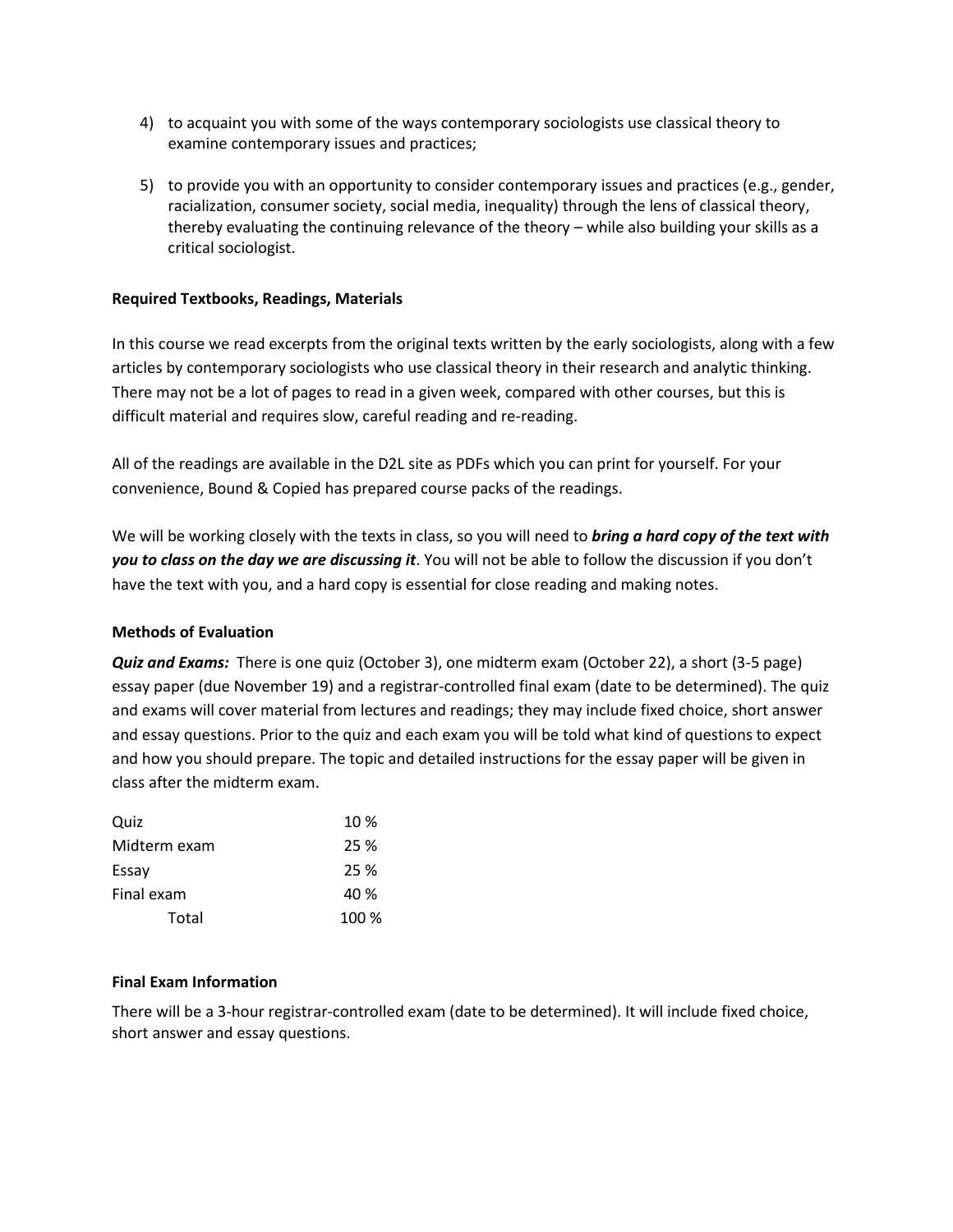## **Grading Scale**

| Grade     | <b>Percent range</b> | <b>Grade Point Value</b> | <b>Description</b>                       |
|-----------|----------------------|--------------------------|------------------------------------------|
| A+        | $96 - 100%$          | 4.0                      | Outstanding performance                  |
| A         | $90 - 95.99\%$       | 4.0                      | Excellent-superior performance           |
| А-        | $85 - 89.99\%$       | 3.7                      |                                          |
| B+        | $80 - 84.99%$        | 3.3                      |                                          |
| B         | $75 - 79.99\%$       | 3.0                      | Good - clearly above average performance |
| <b>B-</b> | $70 - 74.99\%$       | 2.7                      |                                          |
| $C+$      | $67 - 69.99\%$       | 2.3                      |                                          |
| C         | $63 - 66.99%$        | 2.0                      | Satisfactory - basic understanding       |
| $C -$     | $59 - 62.99\%$       | 1.7                      |                                          |
| D+        | $55 - 58.99\%$       | 1.3                      |                                          |
| D         | $50 - 54.99%$        | 1.0                      | Minimal pass - marginal performance      |
| F         | $<$ 50%              | 0                        | unsatisfactory performance               |

Letter grades will be assigned and submitted to the registrar based on the following scale:

The grades for a course component may be scaled to maintain equity among sections and to conform to departmental norms.

### **Passing Grades**

Please note that in order to progress to SOCI 333 (Contemporary Sociological Theory), you must attain a grade of C- or better in SOCI 331. This is University policy for courses that will count as prerequisites.

#### **Grade Reappraisal**

Within two weeks of the date the exam/assignment is returned, students seeking reappraisal of examinations or assignments must submit a written response to the instructor explaining the basis for reconsideration of the mark. The instructor will reconsider the grade assigned and will then book a time with the student to discuss his or her work and rationale. Reassessed grades may be raised or not, but they will not be lowered.

#### **Technology Use**

Please note that the use of laptops, tablets, cell phones or other electronic devices is **NOT** permitted during lectures and class discussions (both small and large group). Students who require the use of electronic devices for academic accommodation purposes are exempt from this policy, but must provide documentation from Student Accessibility Services to the instructor. Please be sure to mute your cell phone and refrain from using it during class.

#### **Email, Contact and Office Hours**

Feel free to contact me over email at any time. Please put your course number and section in your email's subject line, and include a proper salutation, your full name, student ID, and a proper closing in the body of your email. All emails violating customary email conventions will be returned for revision. All other emails will be answered within one business day. I do not answer emails over the weekend. Please take that into account when emailing me questions pertaining assignments or exams. If you have a course-related question, please check the course outline first. Questions that can be answered by consulting the course outline will be returned with a suggestion that you check the course outline. Also,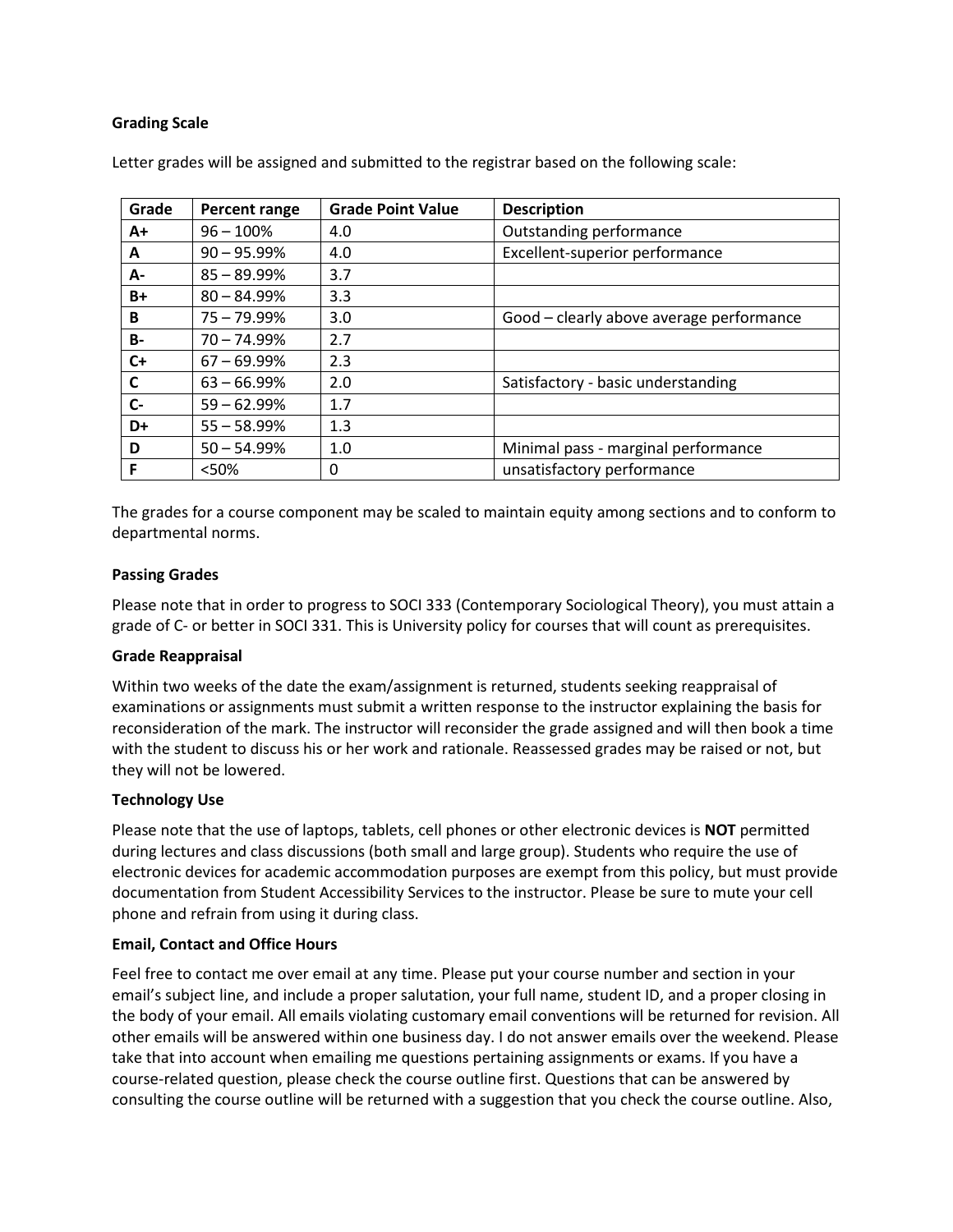please e-mail me for administrative purposes only, for example to set up an appointment. Please do not use e-mail as a replacement for an office visit, if there is something you want to discuss. Questions about the course content and readings, concerns about grades, or any other personal issues should be dealt with in person after class or during my office hours. If you are not free during my office hours, I can make an appointment to meet with you at another time.

### **Emergency Evacuations**

In the case of fire or other emergency evacuation of this classroom, please proceed to the assembly point at the Social Science Food Court.

### **Handing in Papers, Assignments**

- 1. The main Sociology Department office does not deal with any course-related matters. Please speak directly to your instructor.
- 2. **Protection of Privacy:** The Freedom of Information and Protection of Privacy (FOIPP) legislation does not allow students to retrieve any course material from public places. Anything that requires handing back will be returned directly during class or office hours. If students are unable to pick up their assignments from the instructor, they provide the instructor with a stamped, self-addressed envelope to be used for the return of the assignment.
- 3. Final grades are not posted by the Sociology Department. They are only available online.

## **Ethics Research**

Students are advised that any research with human subjects – including any interviewing (even with friends and family), opinion polling, or unobtrusive observation – must have the approval of the Faculty Ethics Committee. In completing course requirements, students must not undertake any human subjects research without discussing their plans with the instructor, to determine if ethics approval is required.

## **Academic Misconduct**

Please refer to the website listed below for information on University of Calgary policies on Plagiarism/Cheating/Other Academic Misconduct: <http://www.ucalgary.ca/pubs/calendar/current/k-5.html>

#### **Deferrals**

When possible, please provide advance notice if you are unable to write an exam or complete/turnin assignments on time. All requests for deferral of a course component due to health reasons must be accompanied by written documentation as outlined in the University Calendar and should be obtained while the student has the health issue rather than after recovery. Deferrals will be allowed in the following circumstances: illness, domestic affliction or religious conviction. Travel arrangements, misreading the syllabus, and scheduling conflicts with other classes or employment are not valid reasons for requesting a deferral. Deferrals will not be granted if it is determined that just cause is not shown by the student.

If you have missed a test for a legitimate reason, the instructor can require you to write a "make up" test as close in time to the original test as possible or can choose to transfer the percentage weight to another course component. If the instructor schedules a "make up" test for you, its date and location will be at the convenience of the Department of Sociology.

**Deferred Final Exam Form:** Please note that requests to defer a Registrar scheduled final exam are dealt with through the Registrar's Office. Further information about deadlines, and where